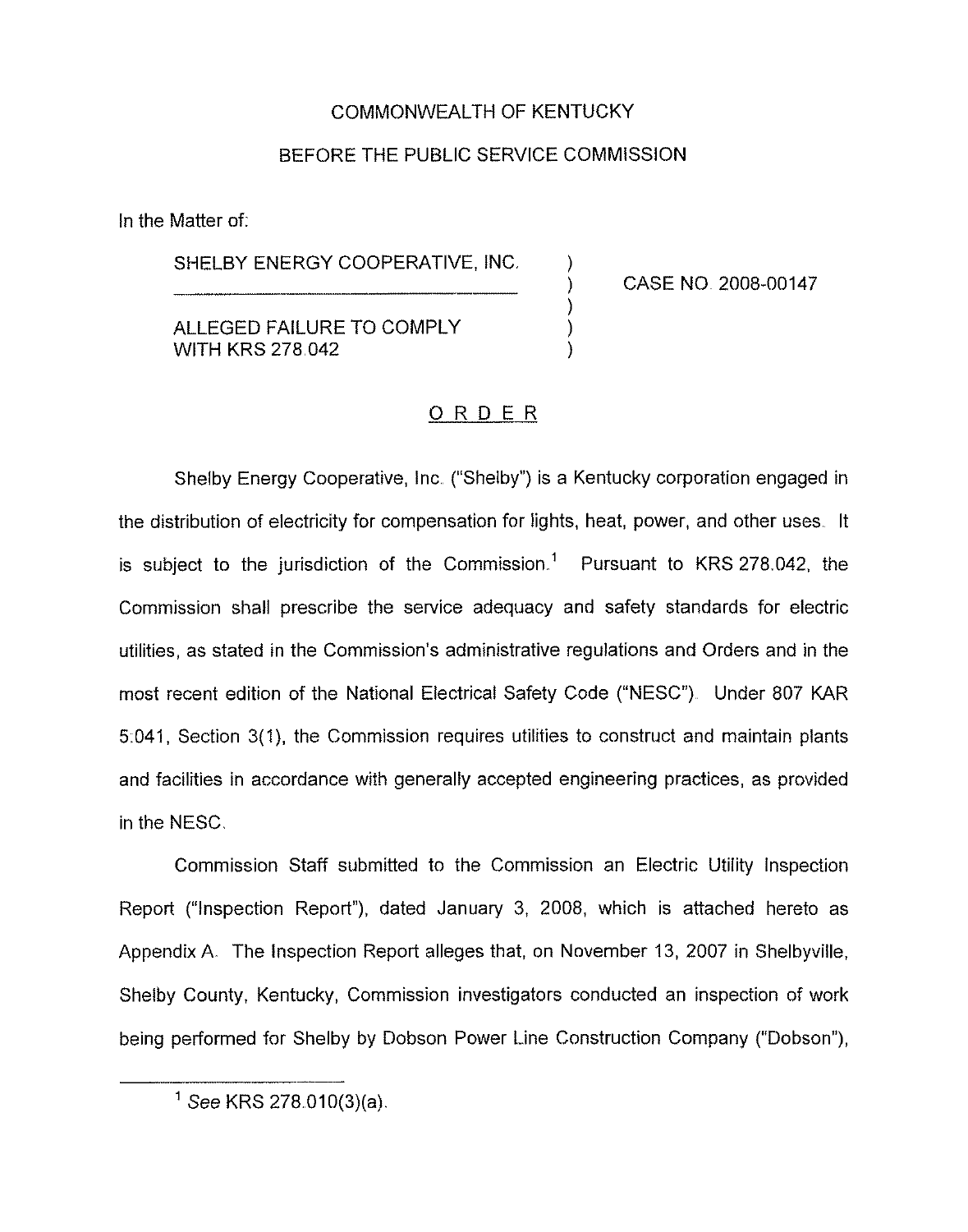a contractor. As a result of the inspection, the investigators documented possible violations by Dobson of two NESG rules.

The inspection took place on Vigo Road in Shelby County, Kentucky. During the inspection, Commission investigators witnessed new conductors being pulled by Dobson personnel, and at one location the conductors were sagging just a few feet above the ground. After witnessing the low-hanging conductors, the inspectors investigated the area for possible line clearance violations.

During the line inspection, the son of Dobson's owner, James Dobson, arrived on the site. One of the inspectors spoke to him and pointed out the conductors sagging very low to the ground. James Dobson admitted that the conductors did not have any grounds on them, and he stated that when his employees finished pulling the conductors to the last pole, they would "dead end" the conductors, and then install the grounds. After this discussion, the inspector called Shelby's Vice President of Operations to inform him about the low-hanging conductors. He and another employee of Shelby then came to the site, where they discussed with the Commission inspectors the possible violations

On January 16, 2008, the Commission issued a copy of the January 3, 2008 Inspection Report to Shelby, requesting that the utility respond to the documented probable violations by February 29, 2008 On February 25, 2008, Shelby filed its response, which is attached hereto as Appendix B. Shelby admitted the two violations cited in the Inspection Report

 $-2-$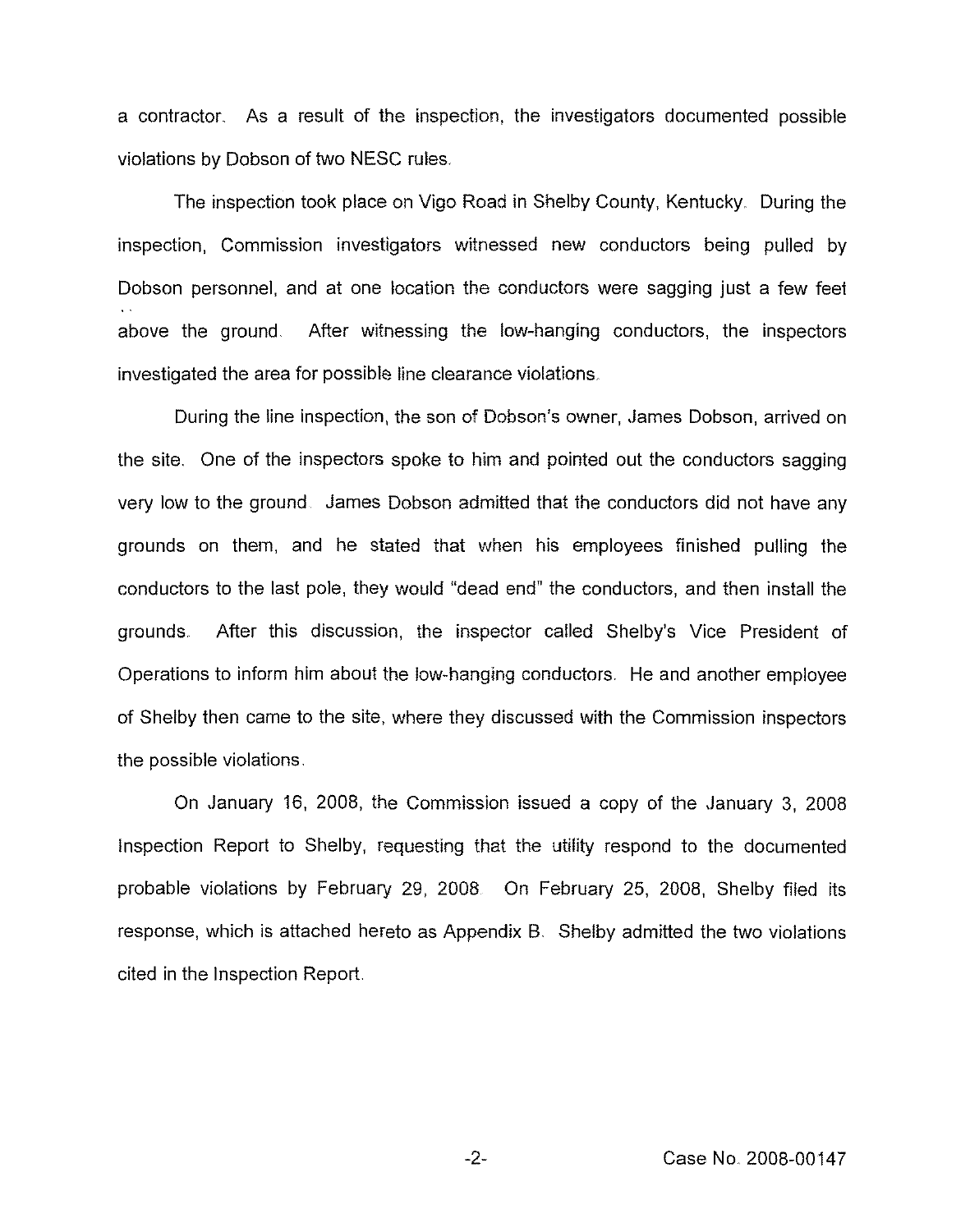The Inspection Report noted two probable violations of 807 KAR 5:041, Section 3(1) All alleged violations arise under the 2007 edition of NESC. The alleged violations are as follows.

- NESC Section 23, 232-B-2: The vertical clearance of wires,<br>conductors, and cables above ground in generally conductors, and cables above ground in generally accessible places, roadway, rail, or water surfaces, shall be not less than [18 5 feet]
- <sup>~</sup> NESC Section 42, 422-C-1: Precautions shall be taken to prevent wires or cables that are being installed or removed from contacting energized wires or equipment. Wires or cables that are not bonded to an effective ground and which are being installed or removed in the vicinity of energized conductors shall be considered as being energized.

The Commission, on its own motion, HEREBY ORDERS that:

1. Shelby shall appear on May 29, 2008 at 9:00 a.m., Eastern Daylight Time,

in Hearing Room <sup>1</sup> of the Commission's offices at 211 Sower Boulevard, Frankfort, Kentucky, to present evidence concerning the incident which is the subject of the Inspection Report. Specifically, Shelby shali present evidence as to the two violations of KRS 278.042 and the NESC and show cause why it should not be subject to the penalties of KRS 278 990 for the alleged violations.

2. The Inspection Report (Appendix A) is made a part of the record in this

case.

3. Shelby's February 25, 2008 response to the Inspection Report (Appendix B) is made a part of the record in this case

4. Any requests for an informal conference with Commission Staff shall be set forth in writing and filed with the Commission within 20 days of the date of this Order

-3-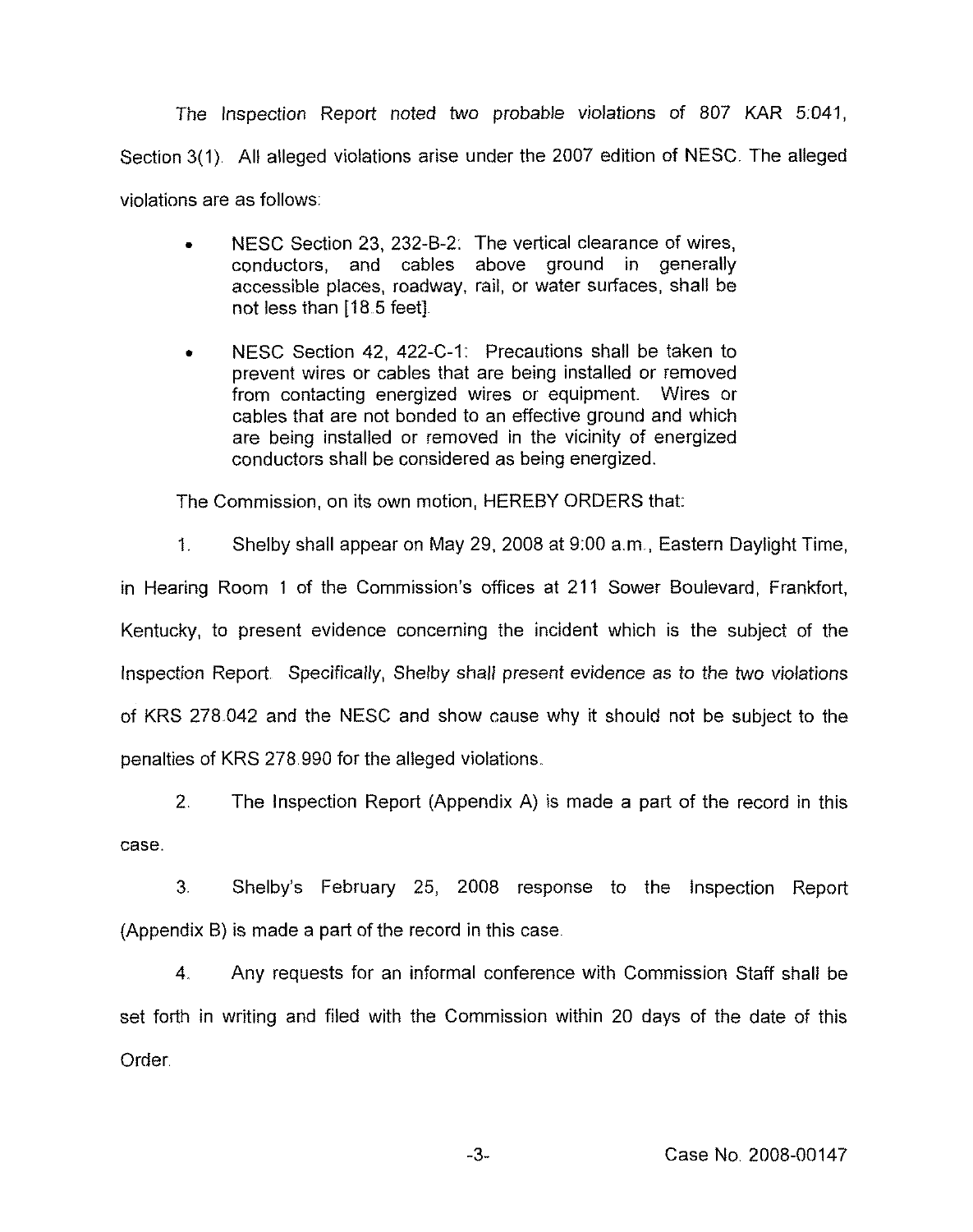Done at Frankfort, Kentucky, this 30th day of April, 2008.

By the Commission

ATTEST. Jumbo Expcutive Director

 $\sim$ 

Case No. 2008-00147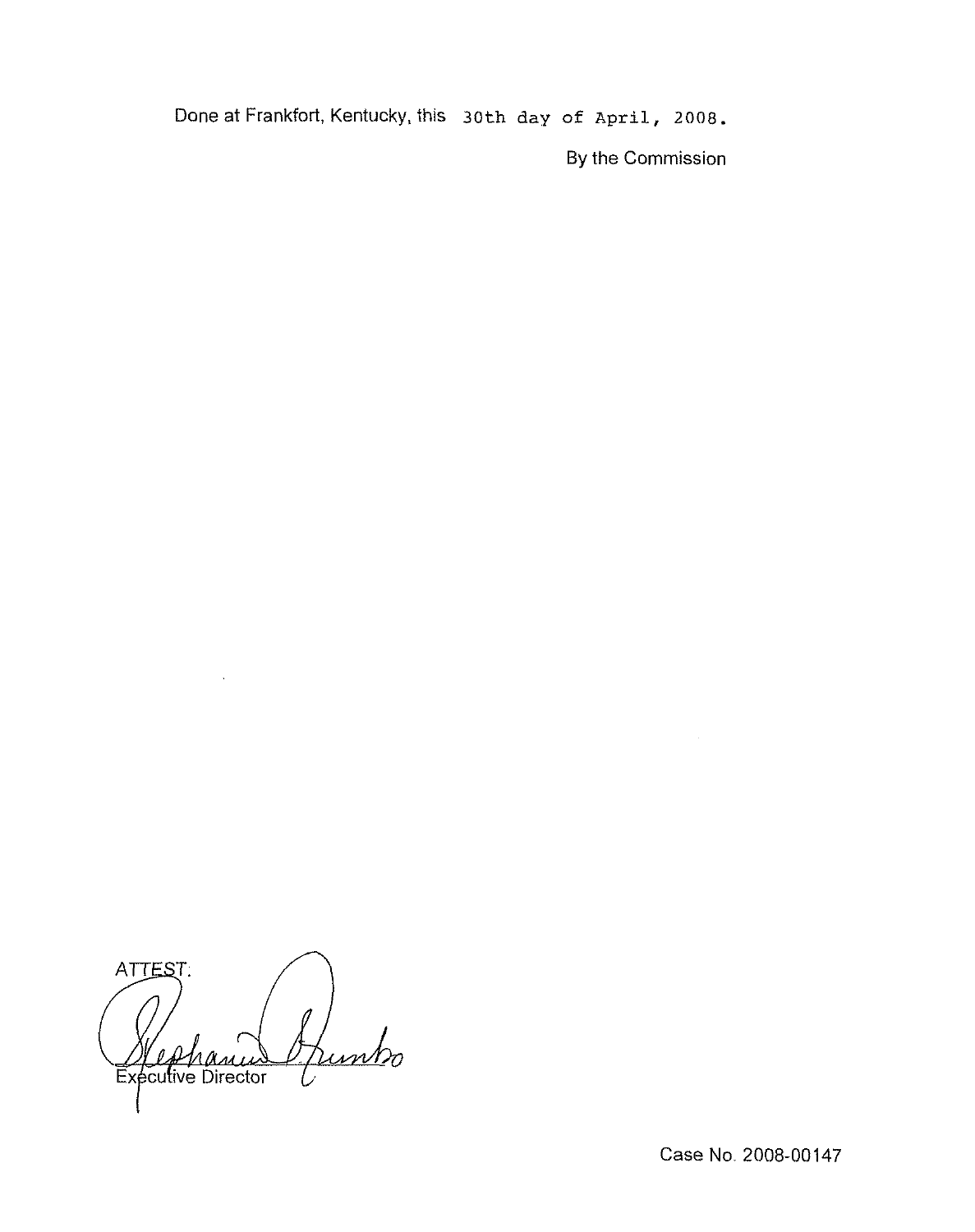## APPENDIX A

## APPENDIX TO AN ORDER OF THE KENTUCKY PUBLIC SERVICE COMMISSION IN CASE NO. 2008-00147 DATED APRIL 30, 2008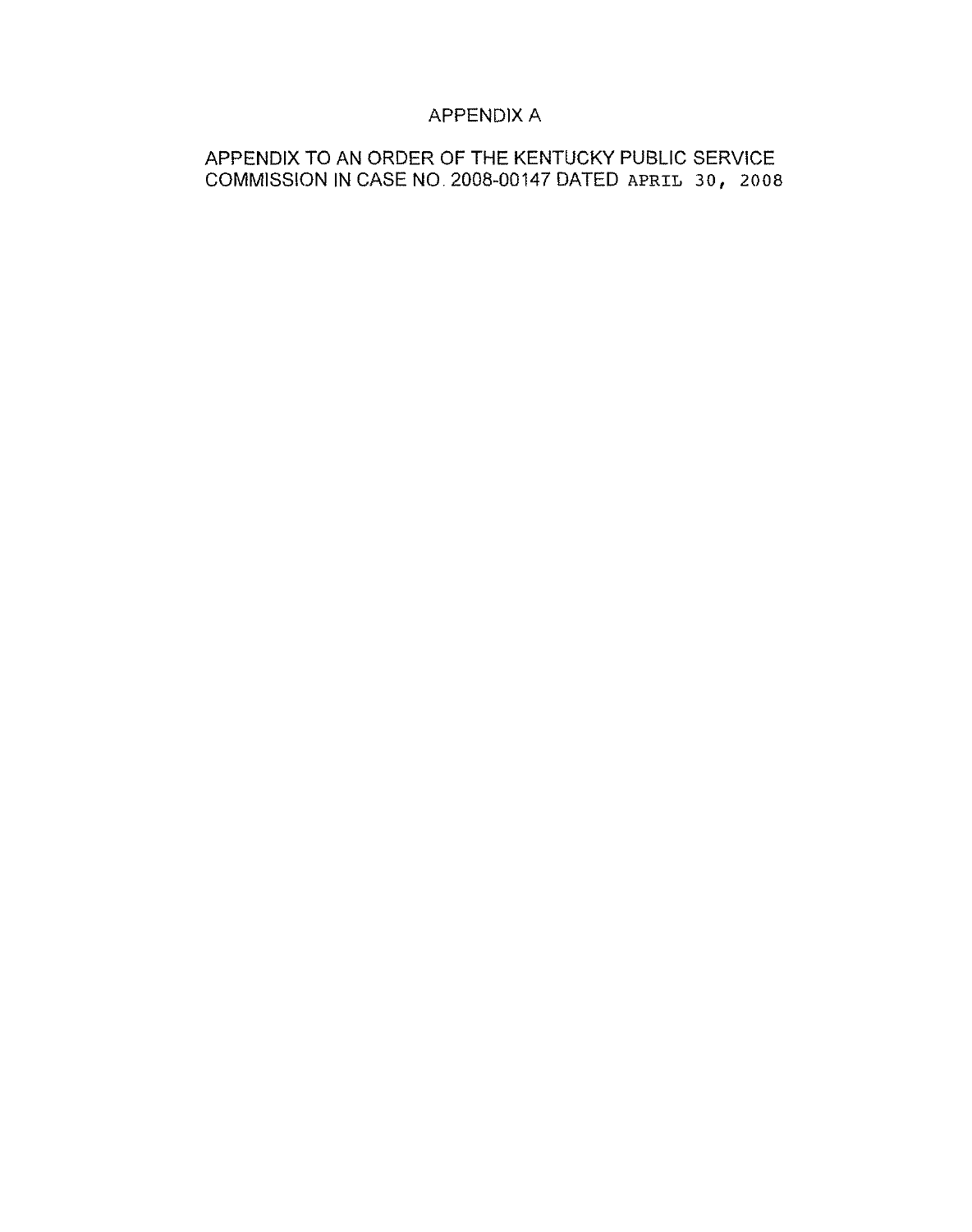Steven L. Beshear Governor

Robert D. Vance, Secretary Environmental and public Protection Cabinet

Timothy J. LeDonne Commissioner Department of Public Protection



Commonwealth of Keniucky Public Service Commission 211 Sower Blvd. P.O. BDX 615 Frankfort, Kentucky 40602-0615 Telephone: (502) 564-3940 Fax: (502) 564-1582 psc.kv nov

January 16, 2008

**Mark David Goss** Chairman

> John W. Clay Vice Chairman

Caroline Pitt Clark Commissioner

Debbie Martin President 8 CEO Shelby Energy Cooperative, Inc. 620 Old Finchville Road Shelbyville, KY 40065-1714

RE: Field Investigation Shelby Energy Cooperative, Inc

f.

Dear Ms. Martin:

On November 13, 2007, Jeff Moore conducted a field investigation of Shelby Energy Cooperative, Inc. Dobson Power Line Contractors in Shelby County, Kentucky. There was one deficiency documented during the investigation. A copy of the investigation report is attached for your review.

Please review the attached reporL You will note that one deficiency was documented during the investigation. You are requested to respond to this report, outlining corrective actions for the cited deticiency by February 29, 2008. Please provide ybur responses on the copy of the Deficiency Tracking Report sent with this letter by completing the three sections under the Response heading for each cited deticiency.

If you have any questions or need additional information, feel free to contact me at (502) 564-3940, extension 421. We appreciate your continued interest in the safe operation of your electric facilities.

Sincerely.

John V. Shupp, P.E. Manager, Electric Branch Division of Engineering

JVS:JM:mae Attachments: ShelbyEC-F-111307 investigation Report



M/F/0

Appendix A to Show Cause Order - 2008-00147, Shelby Energy Cooperative, Inc.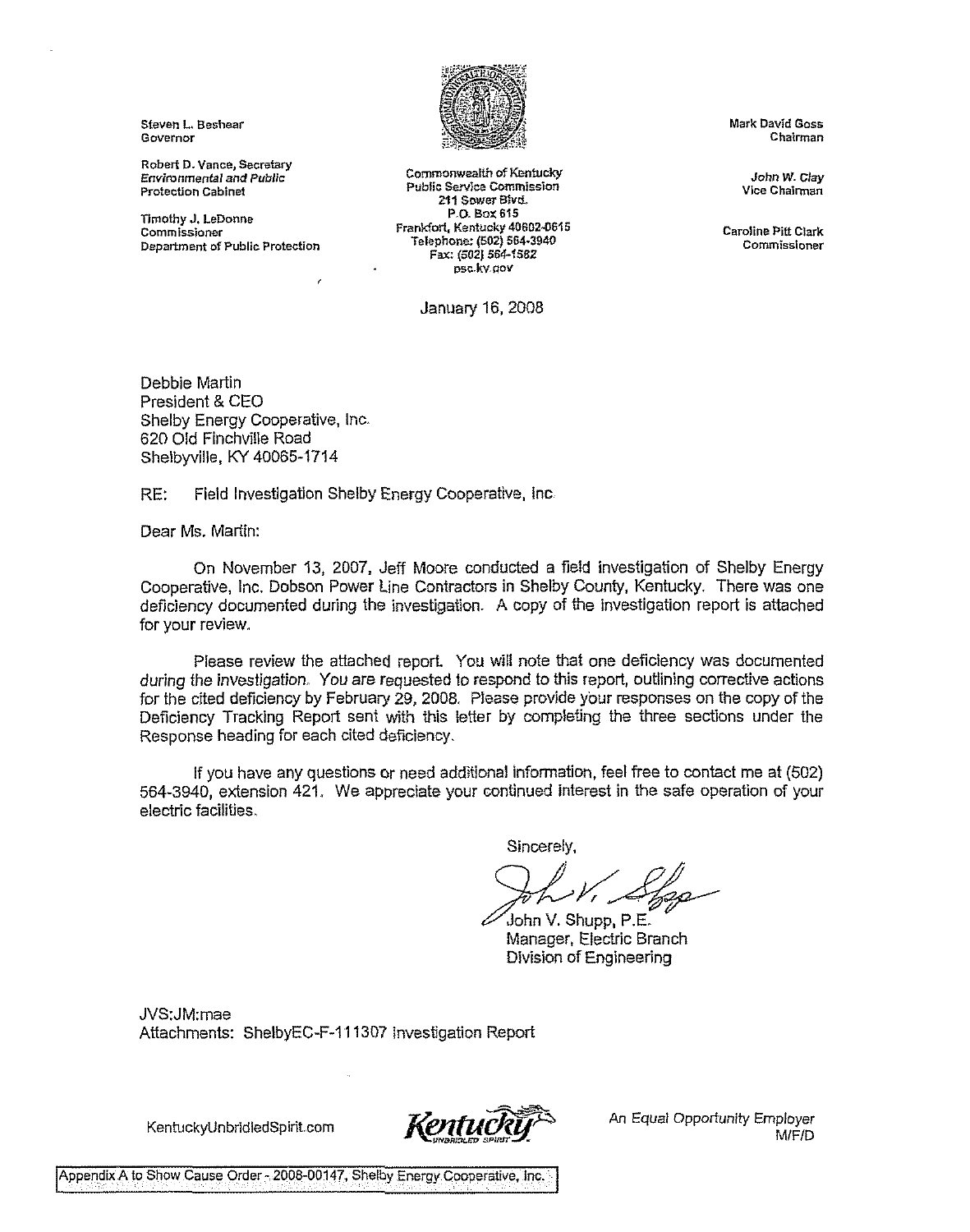# COMMONWEALTH OF KENTUCKY PUBLIC SERVICE COMMISSION

## UTILITY INSPECTION REPORT

Report Date: 1/3/2008 Report Number: ShelbyEC-F-111307

### BRIEF

| Inspector:                                 | Jeff Moore                                                                                                                                           |  |  |  |
|--------------------------------------------|------------------------------------------------------------------------------------------------------------------------------------------------------|--|--|--|
| <b>Inspection Date:</b>                    | 11/13/2007                                                                                                                                           |  |  |  |
| Type of Inspection:                        | Investigation                                                                                                                                        |  |  |  |
|                                            |                                                                                                                                                      |  |  |  |
| Type of Facility:                          | Electrical Distribution Operations Center                                                                                                            |  |  |  |
| Name of Utility:                           | Shelby Energy Cooperative, Inc.                                                                                                                      |  |  |  |
| Location of Facility:                      | Shelbyville, Kentucky                                                                                                                                |  |  |  |
| Purpose of Inspection:                     | Found possible violations after investigating the accident involving a<br>Dobson Power Line employee. See Inspector Comments                         |  |  |  |
|                                            | Applicable Regulations: KRS 278.042, KAR 5:006, KAR 5:011, KAR 5:041, National Electrical<br>Safety Code (most recent edition)                       |  |  |  |
| <b>INSPECTION</b>                          |                                                                                                                                                      |  |  |  |
| <b>Description of Utility:</b>             | Retail Electric Energy Provider                                                                                                                      |  |  |  |
| <b>Number of Customers:</b>                | 15000                                                                                                                                                |  |  |  |
| Area of Operation:                         | Service area encompasses all or part of 10 counties: Anderson,<br>Carroll, Franklin, Henry, Jefferson, Oldham, Owen, Shelby, Spencer,<br>and Trimble |  |  |  |
| <b>Supply Source:</b>                      | East Kentucky Power Cooperative                                                                                                                      |  |  |  |
| <b>Distribution Description:</b>           |                                                                                                                                                      |  |  |  |
| <b>Workforce Summary:</b>                  |                                                                                                                                                      |  |  |  |
| <b>Utility Reps in Insp:</b>               | David Martin and Wayne Anderson                                                                                                                      |  |  |  |
| Date of Last Inspection:                   | 6/5/2007                                                                                                                                             |  |  |  |
| DTR from Last Insp:                        | 0                                                                                                                                                    |  |  |  |
| <b>DTRs not Cleared:</b>                   | 0                                                                                                                                                    |  |  |  |
| Summary of items and facilities Inspected: |                                                                                                                                                      |  |  |  |

Two possible violations noticed during this investigation:

1. Vertical clearance on the new conductors.

2. The lack of sufficient grounds, and the potentiat of new conductors becoming energized.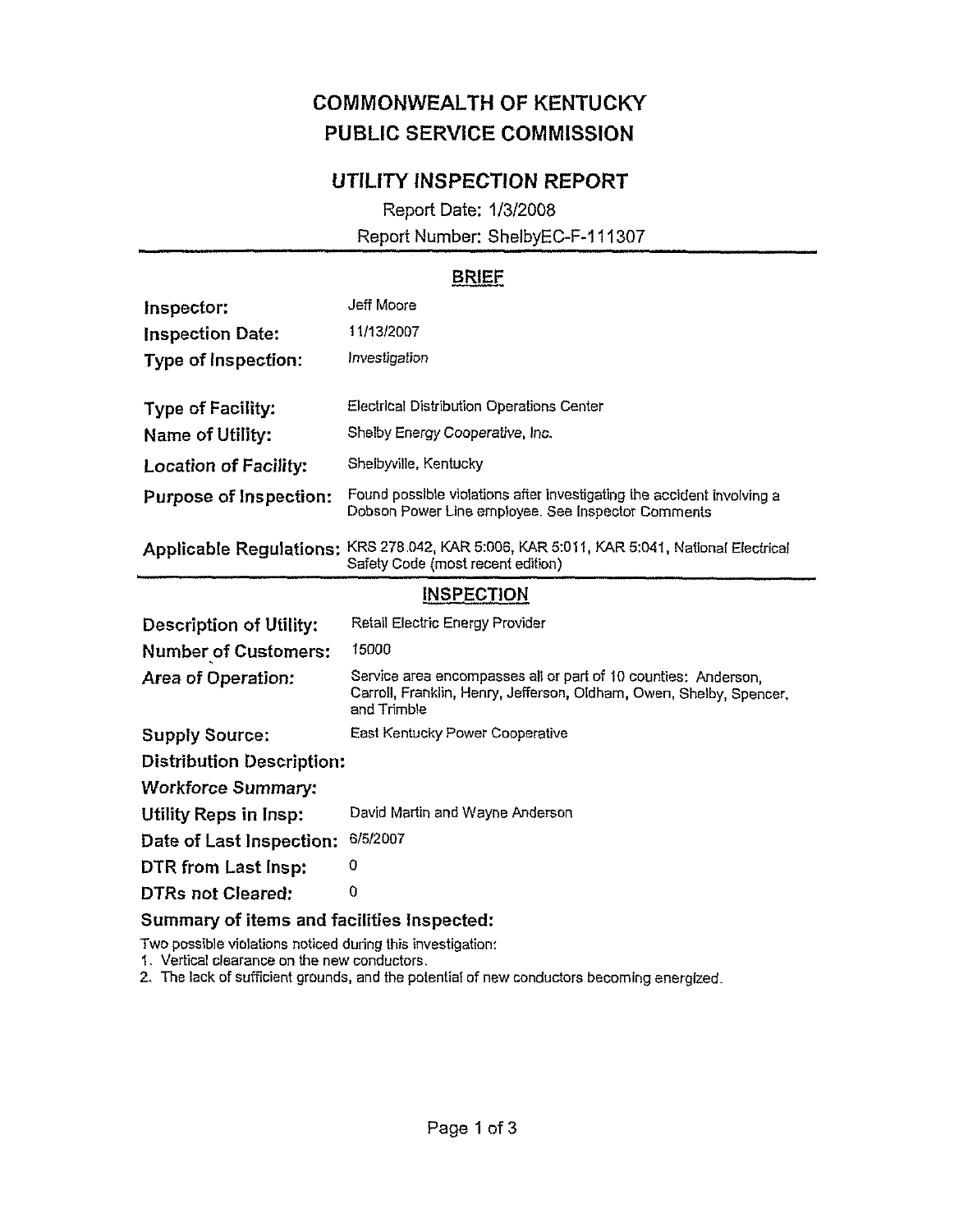# COMMONWEALTII OF KENTUCKY PUBLIC SERVICE COMMISSION

## UTILITY INSPECTION REPORT

Report Date: 1/3/2008

Report Number. ShelbyEC-F-111307

## FINDINGS

<sup>1</sup> 232. Vertical Clearances of Wires, Conductors, Cables, and Equipment Above Ground, Roadway, Rail, or Water Surfaces B. Clearance of Wires, Conductors, Cables, Equipment, and Support Arms Mounted on Supporting Structures 1.Ciearance to Wires, Conductors, and Cables The vertical clearance of wires, conductors, and cables above ground in generally accessible places, roadway, rail, or water surfaces, shall be not less than that shown in Table 232-1 . 422. Overhead Line Operating Procedures Employees working on or with overhead lines shall observe the following rules in

addition to applicable rules contained elsewhere in Sections 43 and 44.

C. Installing and Removing Wires or Cables

1. Precautions shall be taken to prevent wires or cables that are being installed or removed from contacting energized wires or equipment. Wires or cables that are not bonded to an effective ground and which are being installed or removed in the vicinity of energized conductors shall be considered as being energized.

5. Employees working on or in the vicinity of equipment or lines exposed to voltages higher than those guarded against by the safety appliances provided shall take steps to be assured that the equipment or lines on which the employees are working are free from dangerous leakage or induction or have been effectively grounded.

## RECOMMENDATIONS

## ADDITIONAL INSPECTOR COMMENTS

<sup>l</sup> scheduled a meeting with David Martin, Vice President of operations with Shelby Energy, to discuss the accident involving Mr. Carroll, an employee with Dobson Power Line Construction, This meeting was held at the Shelby Energy office in Shelbyville on 11/13/2007.

After meeting with David Martin and Wayne Anderson about the accident that occurred on 11/12/2007, Sieve Kingsolver and <sup>l</sup> drove to the accident site on 5500 Vigo Road. We informed Shelby Energy staff that we wanted to investigate the accident site and take some photographs of the surrounding area. Whiie driving to the accident site on Vigo Road, we passed Dobson Power Line construction crews continuing ihe upgrade of this circuit.

After completing the accident investigation, Mr. Kingsolver and <sup>I</sup> drove east on Vigo Road. and noticed the new conductors being pulled by Dobson Power Line crews were sagging just a few feet above the ground, We stopped to investigate the area because of possible clearance violations. While looking into possible clearance violations at this site, an employee with Dobson Power Line construction drove by this location. While Mr, Kingsolver stayed at this loration <sup>1</sup> followed this employee. 'The employee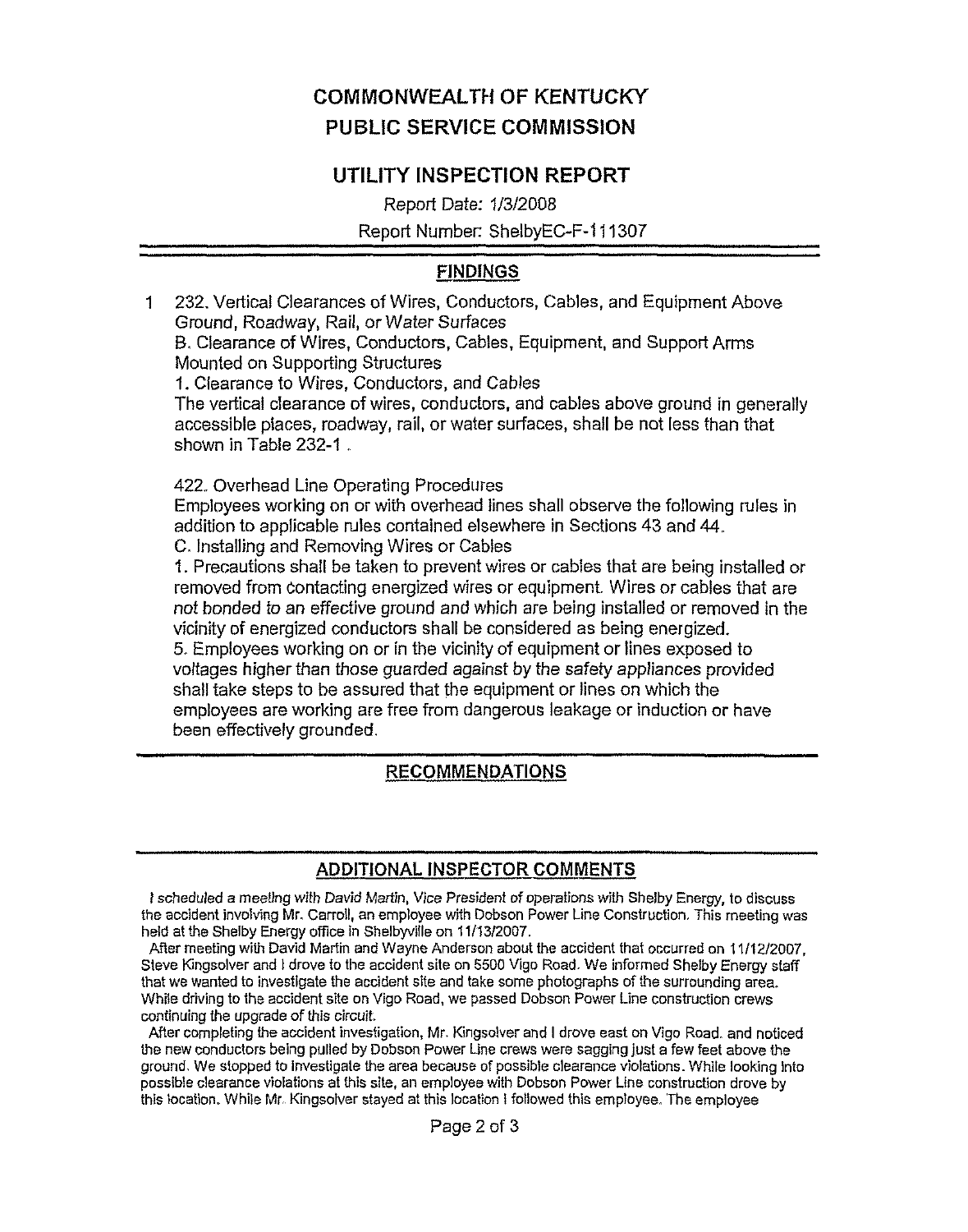# COMMONWEALTH OF KENTUCKY PUBLIC SERVICE COMMISSION

## UTILITY INSPECTION REPORT

Report Date: 1/3/2008

Report Number: ShelbyEC-F-111307

stopped at the reel trailer a few spans dovm the road. <sup>I</sup> approached Ihis employee and introduced myself and informed him I was with the Public Service Commission. He replied he was James Dobson. I told him we noticed the conductors a few spans back sagged very low, and we stopped to look at this after completing the accident investigation. I asked if these conductors had any grounds on them; Mr, Dobson replied, "No." He explained that when the conductors have been pulled to the last pole, employees would dead end the conductors, then install the grounds.

At this time we had a possible clearance violation and potentially energized conductors. <sup>I</sup> returned to the site and talked viith Mr. Kingsolver about my discussion with Mr. Dobson, <sup>I</sup> then called Mr. Martin and asked him to meet me at the site. While waiting for Mr. Martin, a Dobson Power Line employee was dropped off at the location of the low conductors. Mr, Kingsolver and <sup>I</sup> took pictures of the site while waiting for Mr. Martin.

David Martin and Wayne Anderson with Sheiby Energy arrived at the site. <sup>I</sup> discussed what we had noticed as possible violations with Mr. Martin and Mr. Anderson

Submitted by

1 Moore

Utility Regulatory and Safety Investigator I!<sup>I</sup>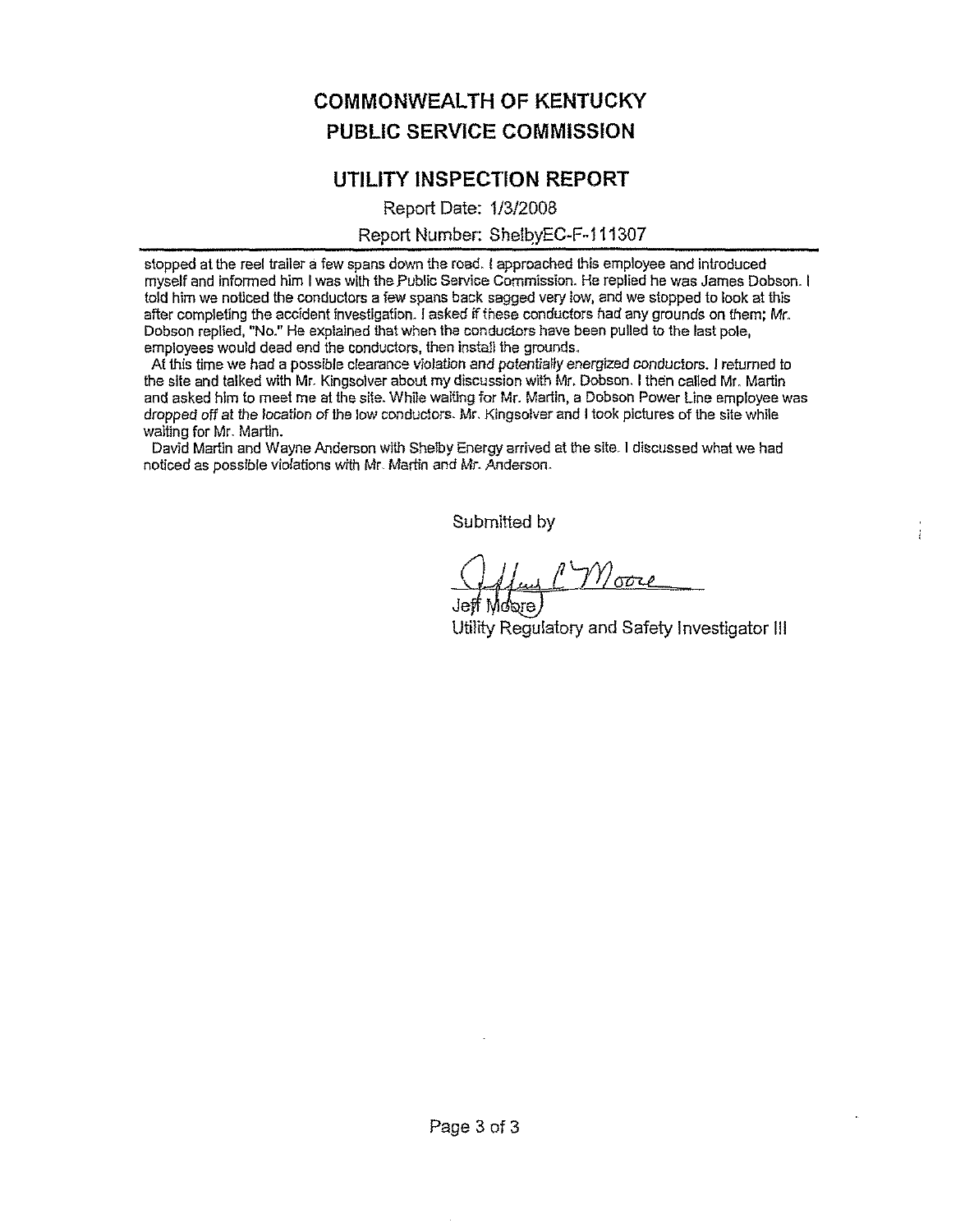







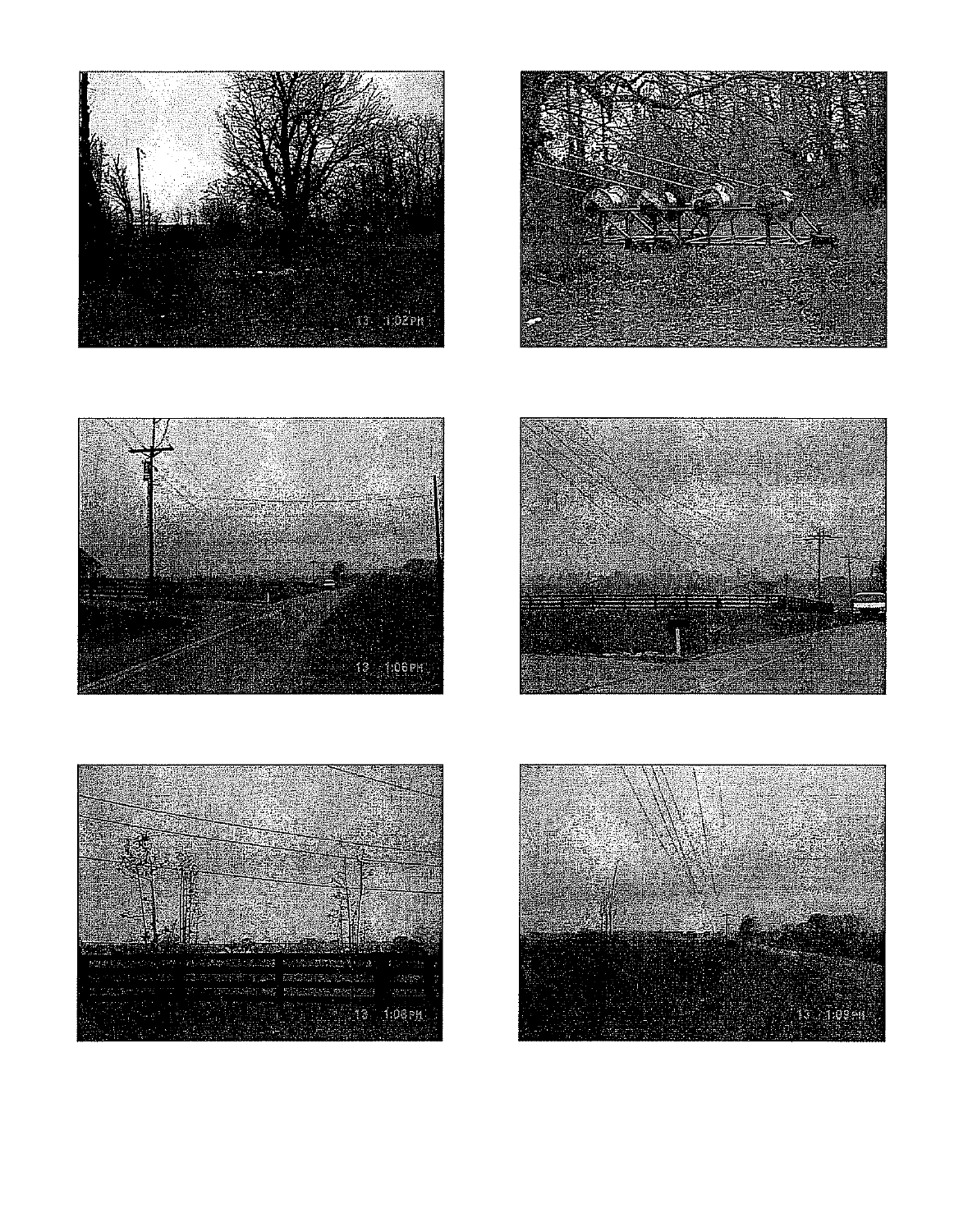









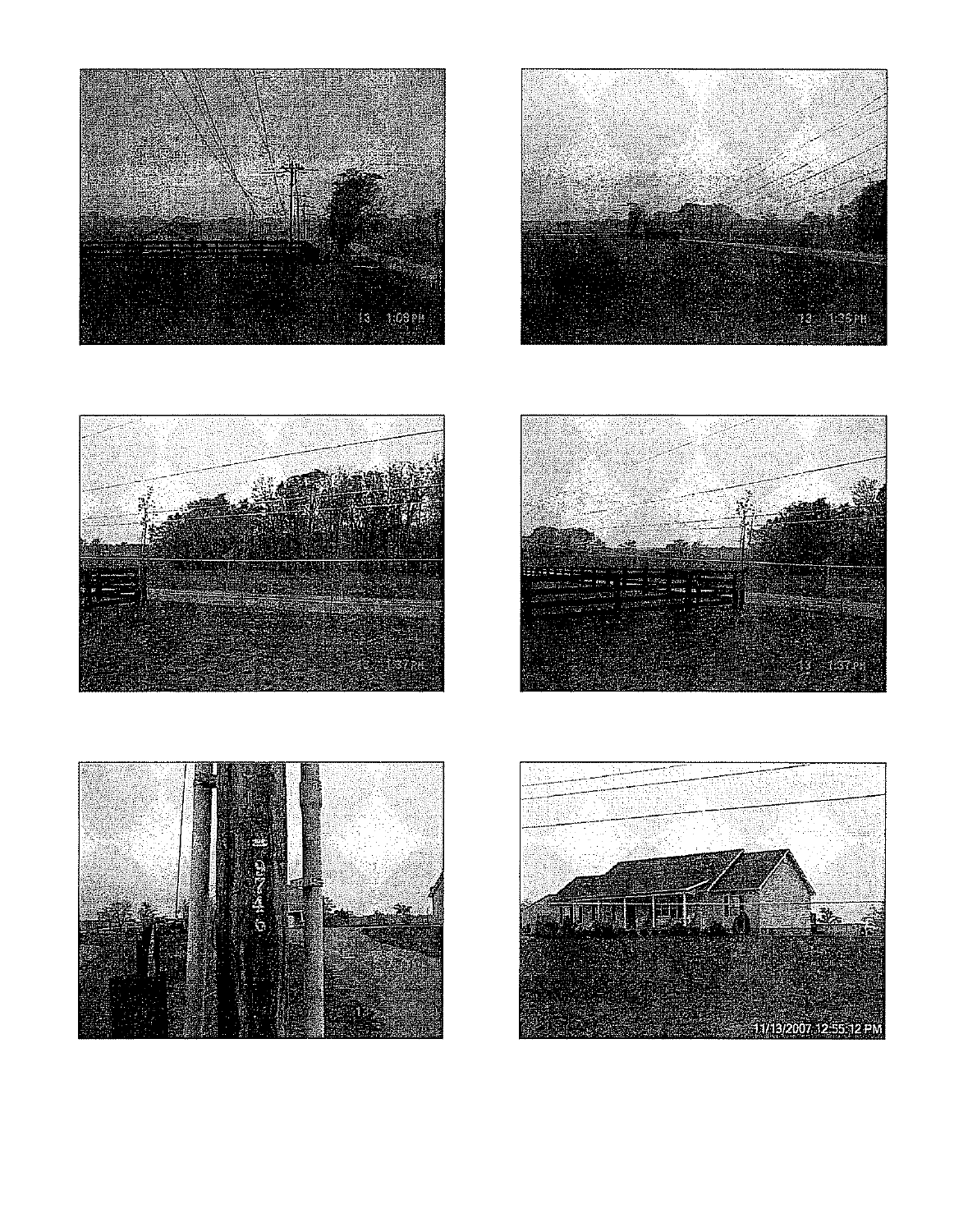| Report Number:<br>DTR Number: | ShelbvEC-F-111307               |                                                                                                | Due Date:    | 2/29/2008 |  |
|-------------------------------|---------------------------------|------------------------------------------------------------------------------------------------|--------------|-----------|--|
| Deficiency Tracking Report    |                                 |                                                                                                |              |           |  |
| <b>Deficiency Detail</b>      |                                 |                                                                                                |              |           |  |
|                               | Utility                         | Date of Investigation                                                                          | Investigator |           |  |
|                               | Shelby Energy Cooperative, Inc. | 11/13/2007                                                                                     | Jeff Moore   |           |  |
| Regulation                    |                                 |                                                                                                |              |           |  |
|                               |                                 | KRS 278.042(2) Except as otherwise provided by law, the commission shall, in enforcing service |              |           |  |

### Regulation

KRS 278.042(2) Except as otherwise provided by law, the commission shall, in enforcing service adequacy and safety standards for electric utilities, ensure that each electric utility constructs...

### Deficiency:

232. Vertical Clearances of Wires, Conductors, Cabfes, and Equipment Above Ground, Roadway, Rail, or Water Surfaces

B. Clearance of Wires, Conductors, Cables, Equipment, and Support Arms Mounted on Supporting Structures

1. Clearance to Wires, Conductors, and Cables

The vertical clearance of wires, conductors, and cables above ground in generally accessible places, roadway, rail, or water surfaces, shall be not less than that shown in Table 232-1 .

422. Overhead Line Operafihg Procedures

Employees working on or with overhead lines shall observe the following rules in addition to applicable rules contained elsewhere in Sections 43 and 44.

C. Installing and Removing Wires or Cables

1. Precautions shall be taken to prevent wires or cables that are being installed or removed from contacting energized wires or equipment. Wires or cables that are not bonded to an effective ground and which are being installed or removed in the vicinity of energized conductors shall be considered as being energized.

5. Employees working on or in the vicinity of equipment or lines exposed to voltages higher than those guarded against by the safety appliances provided shafl take steps to be assured that the equipment or fines on which the employees are working are free from dangerous leakage or induction or have been effectively grounded.

If Repeat Deficiency, Date of Last DTR;

### Response (attach additional pages as necessary)

1) Explain why the deficiency occurred. Include information about what caused the deficiency and why it was not detected by Ihe utility. (Attach extra pages as necessary)

2) Explain actions taken to correct the deficiency, including utility's responsible person, actions taken, and when it was (or will be) done. (Attach extra pages as necessary)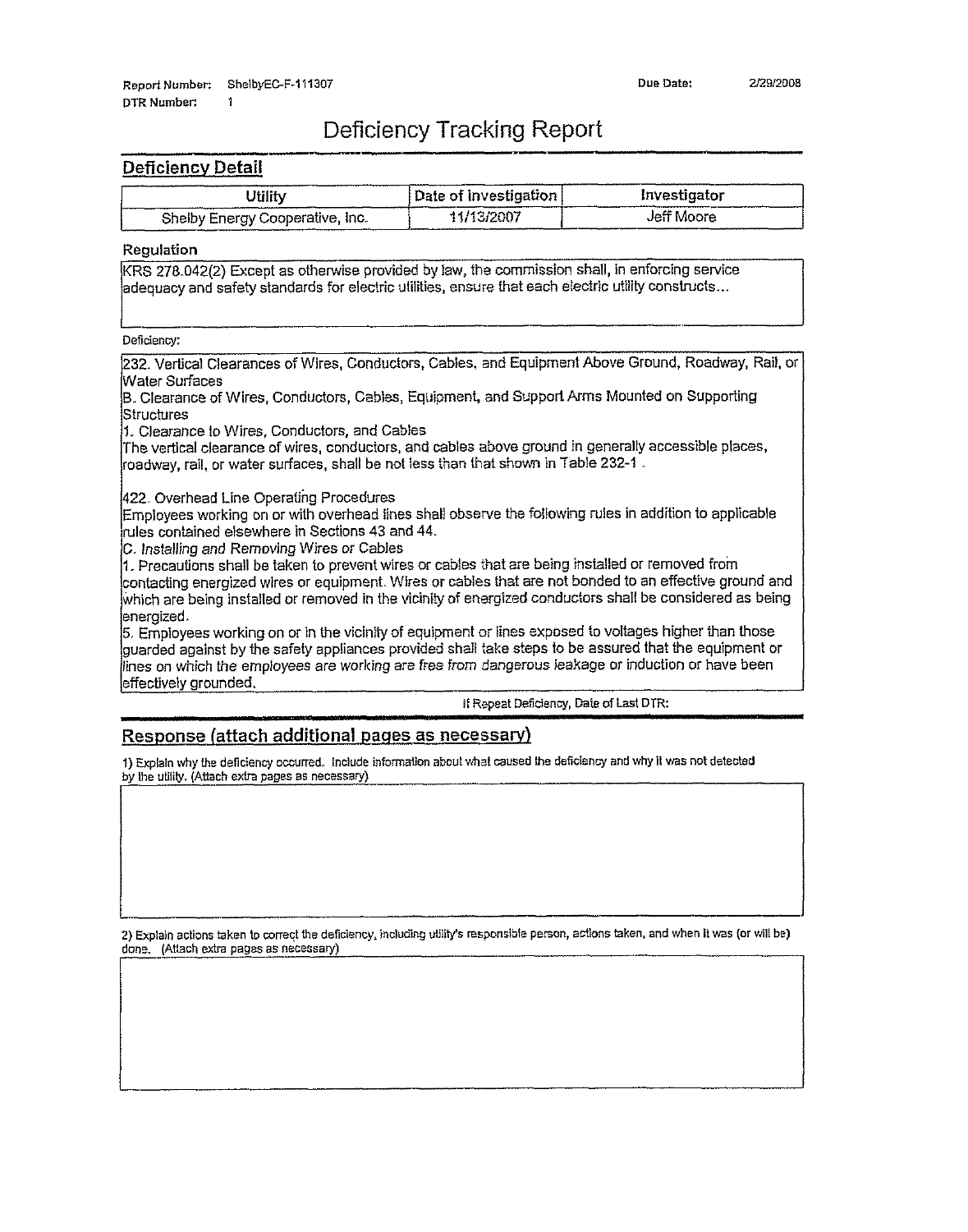Report Number: ShelbyEC-F-111307<br>DTR Number: 1 DTR Number: 1

# Deficiency Tracking Report

3) Explain actions taken to prevent the deficiency from occurring again, including utility's responsible person, actions taken, and<br>when it was (or will be) done. (Attach extra pages as necessary)

Response Provided By: <u>Community Community Constantine Response Date:</u>

 $\mathbf{r}$ 

Signature: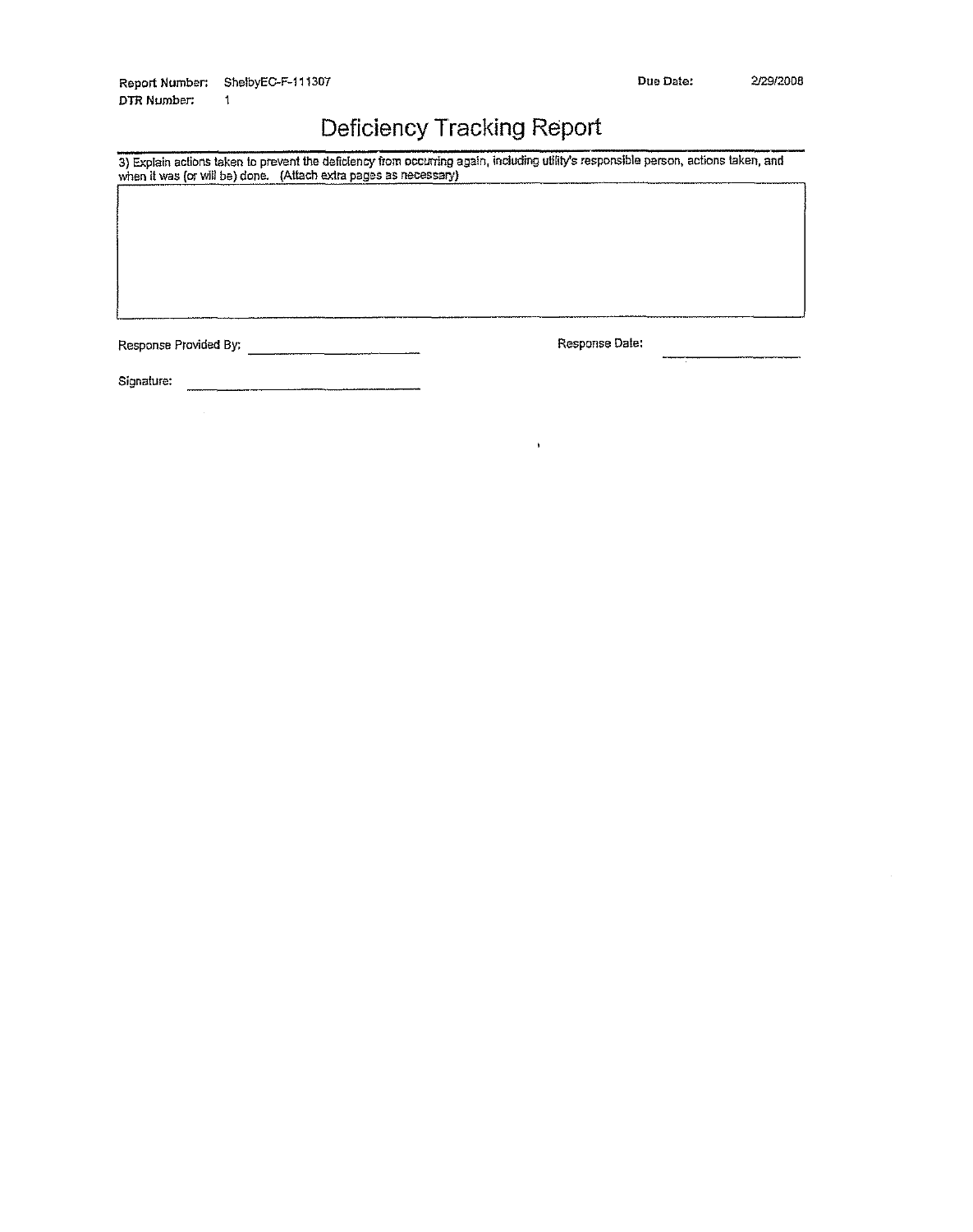## APPENDIX B

## APPENDIX TO AN ORDER OF THE KENTUCKY PUBLIC SERVICE COMMISSION IN CASE NO. 2008-00147 DATED APRIL 30, 2008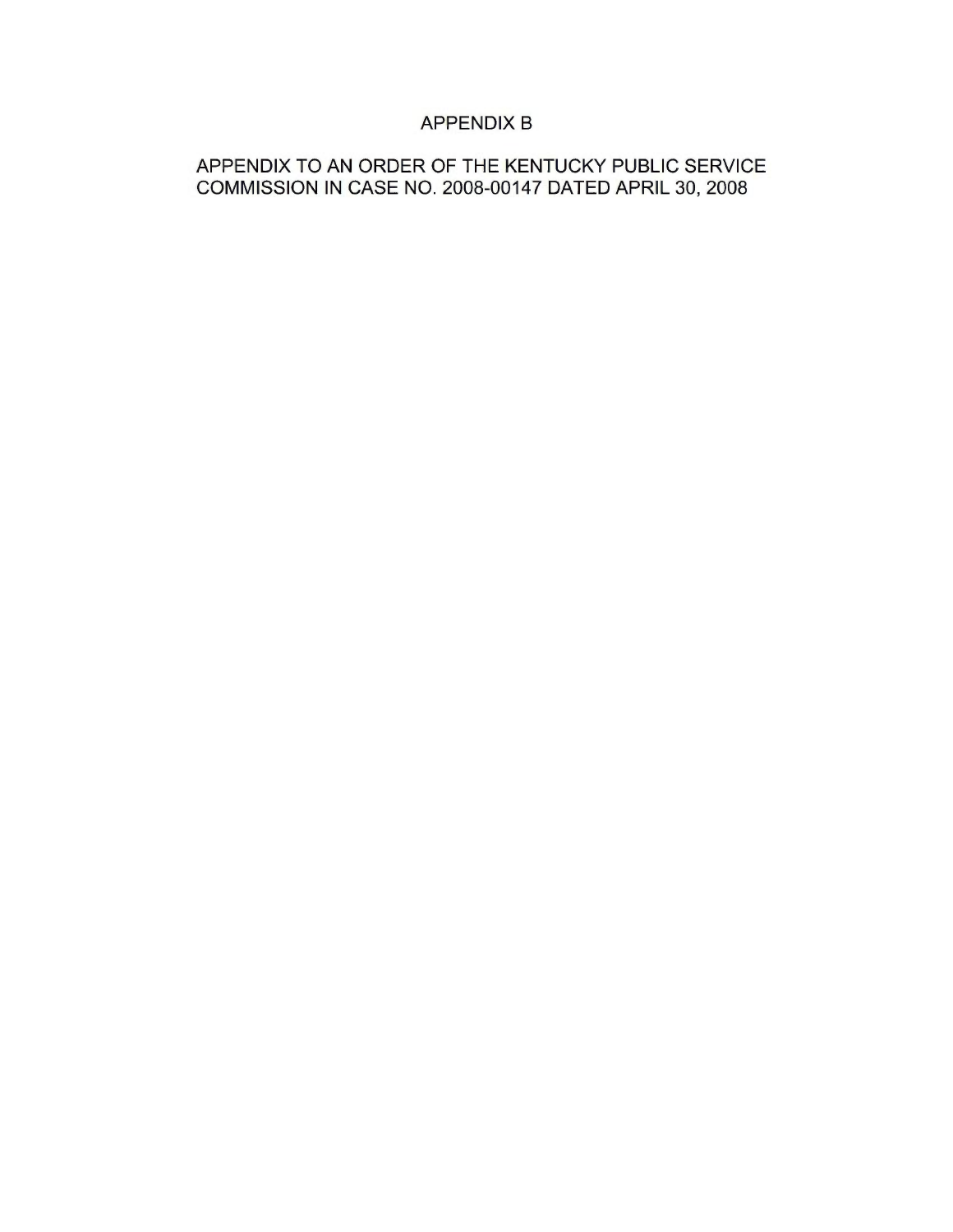

Shelby Energy Cooperative, Inc. Your Touchstone Energy' Partner  $\overbrace{\phantom{A}}$ 

February 22, 2008

RECEIVED FEB 25 ZUU8 PUBLIC SERVICE **COMMISSION** 

Mr. John V, Shupp, P.E. Manager, Electric Branch Division of Engineering Kentucky Public Service Commission P. O. Box 615 211 Sower Blvd. Frankfort, KY 40602-0615

RE: Shelby EC-F-111307 Investigation Report

Dear Mr. Shupp:

Enclosed 'are the original and five (5) copies of the response of Shelby Energy Cooperative to the deficiency tracking report as submitted by Investigator, Jeff Moore, with a date of November 13, 2007. As requested in your letter dated January 16, 2008, <sup>a</sup> response has been provided for each of the three sections concerning the deficiency.

Should you have any questions or need additional information, please feel free to contact me at 502-633-4420, extension 533.

Sincerely,

ddie Nartu

Debbie Martin President & CEO

Enclosures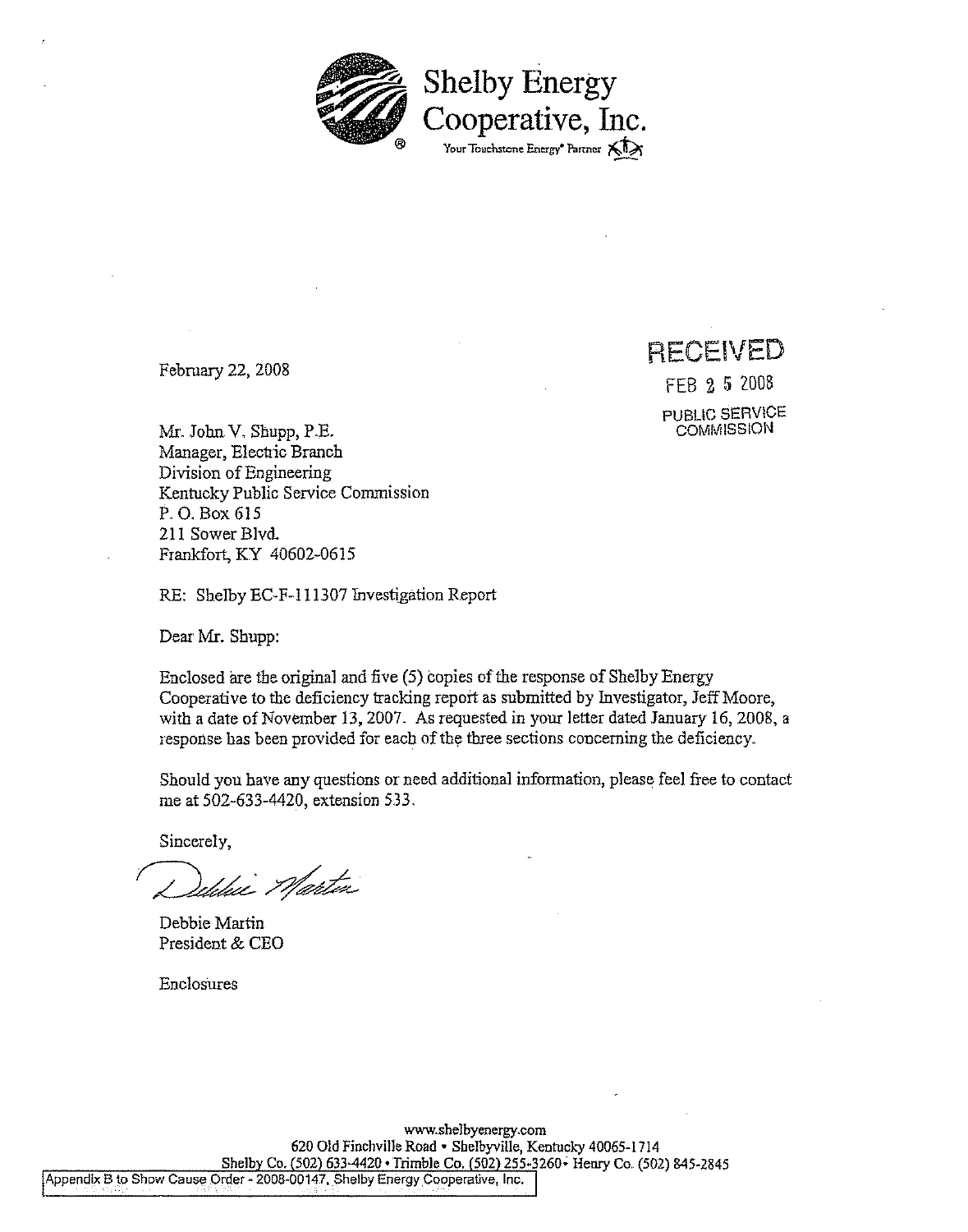### RESPONSE TO UTILITY INSPECTION REPORT REPORT NO. SHELBYEC-F-111307

### February 20, 2008

### $RESPONSE(1)$

The findings by Investigator Moore of the Kentucky Public Service Commission (PSC) relative to the work being performed by Dobson Power Line Construction Company, Inc. (Dobson) on Shelby Energy Cooperative's (Shelby) electric distribution plant have basis in two areas, namely maintaining National Electric Safety Code (NESC) minimum ground clearance requirements (as specified in Table 232-1 ofthe NESC) during new conductor stringing procedures and the effective grounding of'those new conductors during the new conductor stringing process.

Addressing the matter of effectively grounding of new conductors being installed on an existing circuit first, the NESC states in Section 422, Cl: "wires or cables that are not bonded to an effective ground and which are being installed in the vicinity of energized conductors shall be considered as being energized". The Dobson crew was apparently working under the assumption that occasional, incidental contact of a stringing block with a lightning arrester ground lead, stapled to a crossarm, served as sufficient bonding to an effective ground. No mechanical/ "traveling" grounds were in use when Inspector Moore observed this conductor stringing operation on November 13, 2007 Clearly, the new conductors in this instance were not effectively grounded and therefore must be considered energized. This fact also has bearing on the minimum amount of ground clearance (or clearance between the conductor and grade) that must be maintained during the conductor stringing operation.

Relative to the finding that NESC ground clearance requirements were violated during the conductor stringing operation observed by inspector Moore, it must be said that this is indeed the case. Since it has already been established that the new conductors were not effectively grounded and must therefore be considered energized, then NESC minimum ground clearance requirements fiom Table 232-1 for open supply conductors over 750 volts to 22 kilovolts would apply. The absolute minimum value given for this category of conductor is 14.5 feet, for spaces and ways subject to pedestrians or restricted traffic only. Inspector Moore's report references a particular span between Shelby poles No. 9746 and No. 9747, crossing a rural, residential "front" yard. While apparently no physical measurement of the actual ground clearance of these conductors was made by either Inspector Moore or by Shelby personnel (David Martin and Wayne Anderson) it was evident by casual observation that these conductors were less than 14.5 feet above grade Sufficient means to provide conductor tensioning was not being applied to the conductor for this to have occurred.

 $\mathbf{I}$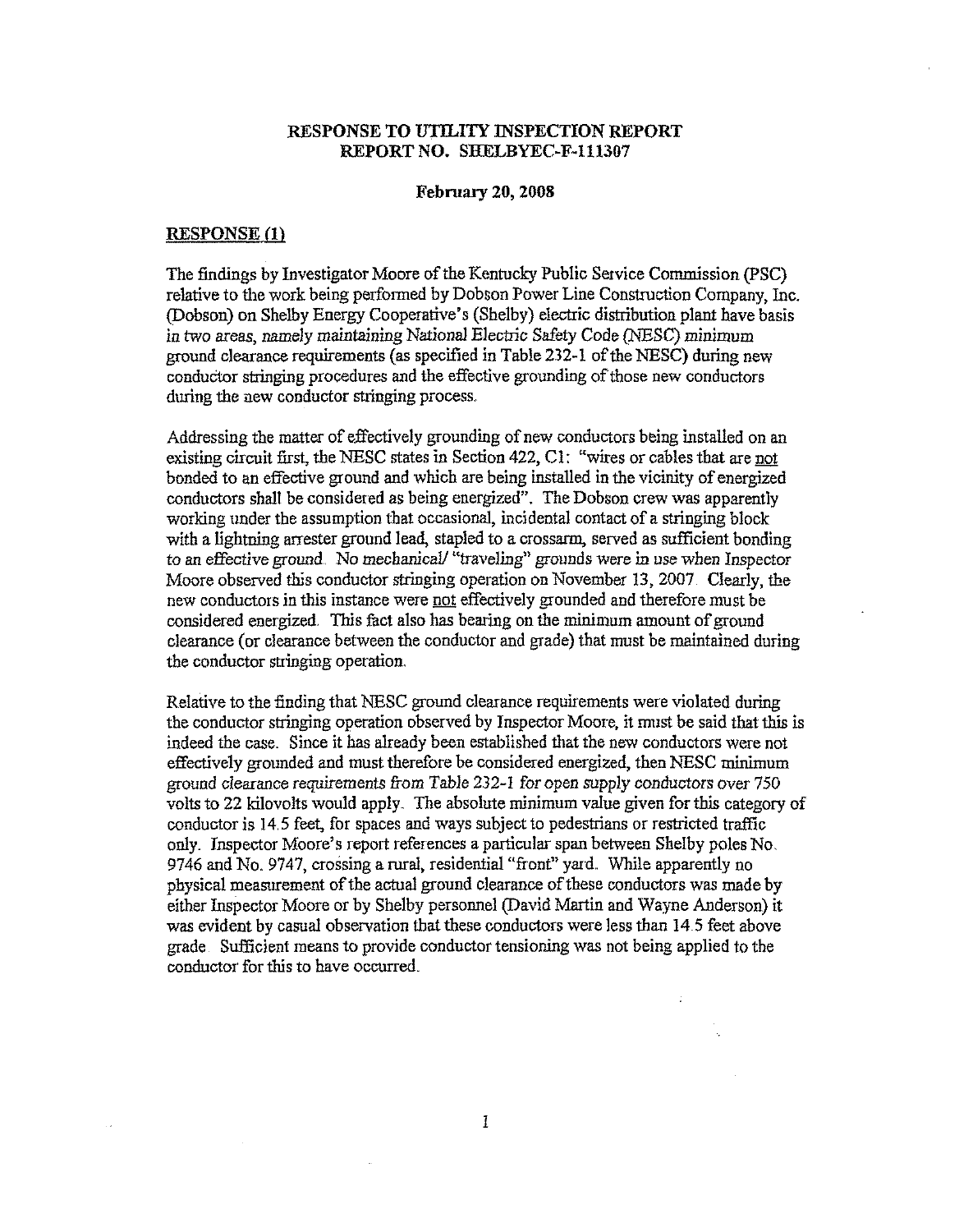### RESPONSE (2)

Actions taken to correct the deficiencies noted in this report included: immediately notifying Dobson personnel of the situation of NESC violations, particularly relative to the minimum ground c]earance violation in the span between poles no. 9746 and no. 9747. This was done on the afternoon of November 13, 2007 by Wayne Anderson and David Martin, within an hour after this was called to our attention by Inspector Moore. Corrective action was taken<br>by Dobson personnel immediately upon notice. Subsequently, conductor stringing by Dobson personnel immediately upon notice. operations by Dobson were halted until such time that Dobson could provide means of effectively bonding new conductors in stringing operations to the existing distribution system's effectively grounded neutral (namely use of mechanical, "traveling" grounds). After Shelby became aware of the safety violations, Debbie Martin, President & CEO of son cou<br>to the<br>anical,<br>Martin,<br>nt 2-1), Shelby sent James D. Dobson the attached letter (Attachment 2-1), dated November 27, 2007, pointing out the safety violations and reminding him Dobson must abide by the NESC at all times. Subsequently, the attached letter (Attachment 2-2), dated December 20, 2007, from the cooperative's attorney, Donald T. Prather, was sent to Dobson placing it on probation, <sup>a</sup> future violation of which would result in the cancefiation of tbe Dobson contract after the required twenty (20) day notice.

### RESPONSE (3)

Additional action taken by Shelby to prevent potential reoccurrence of these or similar deficiencies includes: I) requiring Dobson personnel to undergo instruction and review of the NESC, particularly to the requirements relative to the work performed on electric distribution systems and provide Shelby with evidence of compliance, 2) requiring Dobson to supply and use equipment accepted by best industry practices to effectively bond new conductors instal]ed during conductor stringing operations to the existing electric distribution system neutral. Dobson complied with this on December 19, 2007, 3) requiring Dobson to review all work practices with employees, particularly relative to the conductor stringing operation, and furthermore recommending that at all times during the conductor stringing operation that both the conductor pay-out (reel trailer} end and the conductor take-up (tensioner) end be manned and that additions] employees as necessary be used throughout the ruling span of the "conductor pu]]" to observe the behavior of the new conductor being installed to assure that any problems or abnormal conditions are spotted and corrective action is initiated promptly. Constant communication between both "ends" of the operation and the intermediate "scouts" or observers will also be emphasized. Shelby's responsible person for this will be David Martin – Manager of Operations.

Attached is a certification of compliance (Attachment 3-1) signed by James D. Dobson concerning the preventive actions implemented by Shelby, and a safety meeting roster provided by Dobson, dated January 29, 200g, indicating <sup>a</sup> topic of NESC grounding procedures (Attachment 3-2).

Response Provided By: R. Wayne Anderson, VP & Manger of Engineering

Signature. 2 Dayse Judes

Date: PEB. 20, 2008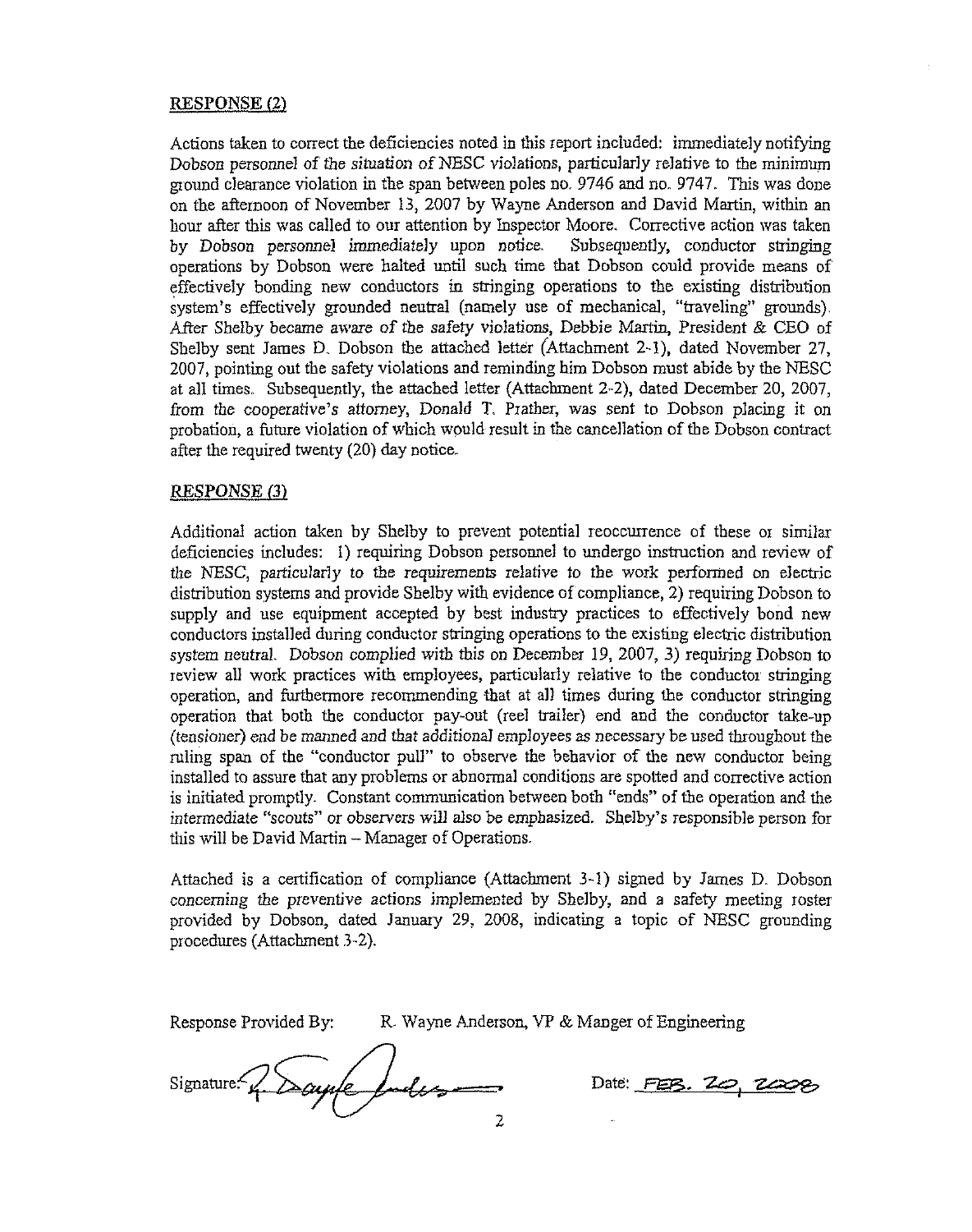

November 27, 2007  $\blacksquare$ 

James D, Dobson Dobson Power Line Construotion Co. 7696 Harrodsburg Road Nicholasville, KY 40356

HAND DELIVERED

Dear Mr. Dobson:

This is written notice of what is considered violations of the National Electrical Safety Code as reported on November 13,2007 at approximately 9:30,

Shelby Energy

Cooperative, Inc. Your Touchsmne Energy' Partner  $\mathbb{Z}$ 

Pirst, a report of a low span of conductor on Vigo Road was made to Shelby Energy Cooperative on the above date. The span was observed by a representative of the Public Service Commission at approximately six (6) feet above the ground with no stationed guard of Dobson Power Line Construction within the area.

Next, the representative of the Pubic Service Commission reported an apparent absence of proper grounding on the new conductor being pulled in at tbe Vigo Road location, After review and discussion with managers of Shelby Energy's engineering and operations departments, it appears the method of grounding used by Dobson Power Line Construction did not meet the generally accepted criteria of the National Electrical Safety Code,

Effective immediately, public safety measures, grounding methods, and operation of electric lines by Dobson Power Line Coustruction will meet those established by the National Eleetrical Safety Code or all projects for Shelby Energy Cooperative will cease

Sincerely

Deblic Martin

Debbie Martin President & CEO

c: David Martin Wayne Anderson

> www.shelby energy.corn 620 Old Finchville Road • Shelbyville, Kentucky 40065-1714 Shelby Co, (502) 633-4420 <sup>~</sup> Trimhle Co. (502) 255-3260 <sup>~</sup> Henry Co. (502) 345-2345

DEBRUEM@ SHELBY ENERGY.COM

TOTAL P.82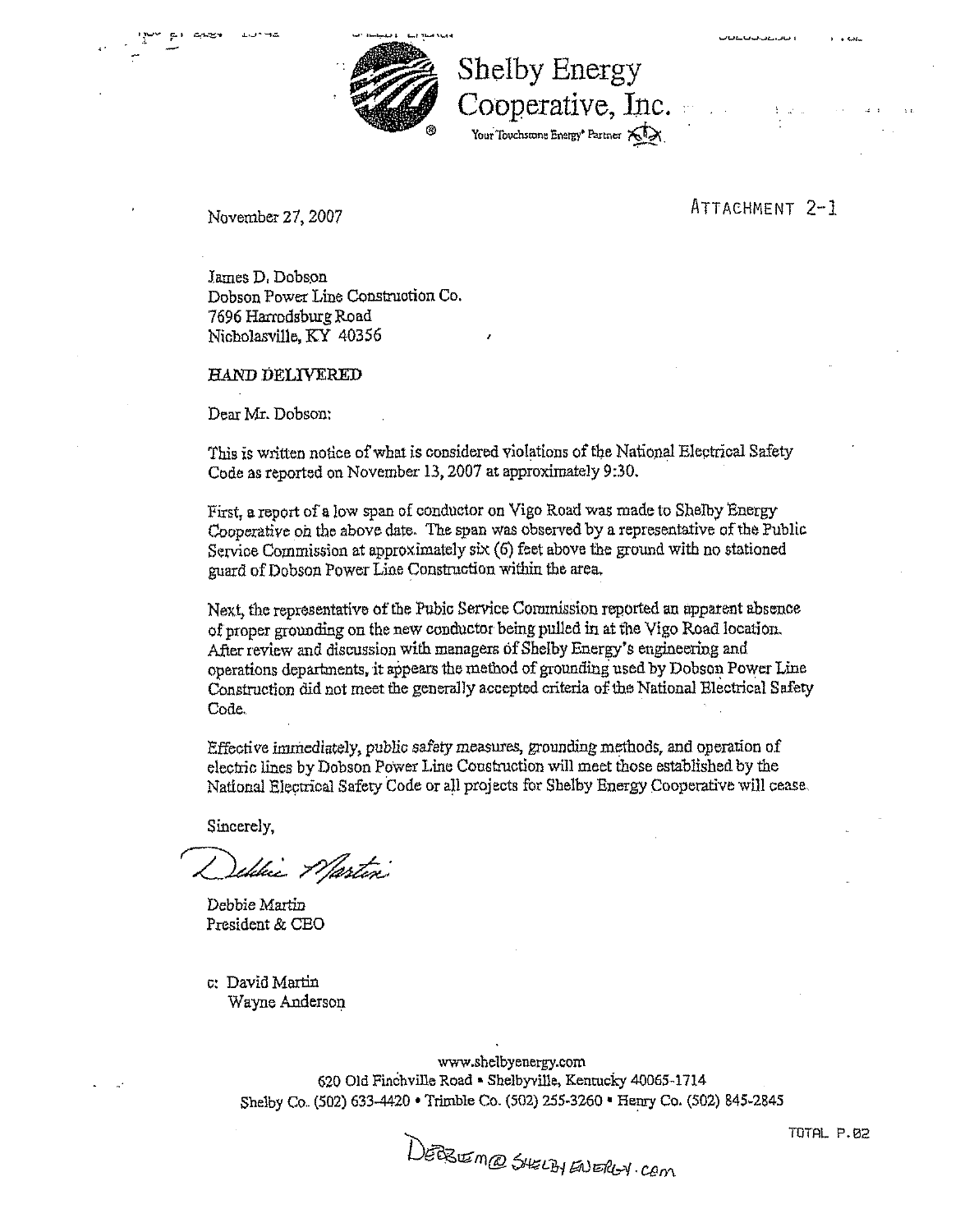### MATHIS, RIGGS <sup>B</sup> PRATHER, P.S,C. ATTORNEYS AT LAW 500 MAIN STREET, SUITE 5 SHELBYVILLE, KENTUCKY 40065 ATTACHMENT 2-2

C. LEWIS MATHIS, JR. T. SHERMAN RfGGS DONALD. T. PRATHER NATHAN T. RIGGS

TELEPHONE: (502) 633-5220 FAX: (502) 633-0667

E-MAIL:mrp@iglou,corn

December 20, 2007

Dobson Power Line Construction Go. Attn: James D. Dobson 7696 Harrodsburg Road Nicholasville, KY 40356

Re: Shelby Energy Cooperative, Inc.

Dear Mr. Dobson

You were previously sent a letter dated November 27, 2007 by Debbie Martin, President and CEO, regarding two (2) violations of the National Electric Safety Code reported on November 13, 2007. Shelby Energy has received an additional report of a safety violation observed by an independent witness on Busey Lane on November 12, 2007, the date of the fatal accident involving Cosby Carroll. That witness observed a Dobson bucket truck moving forward with a person in the bucket and the bucket partially extended (in other words, not in the cradle position). This is a violation of applicable safety rules. While a bucket truck may be moved short distances with a person in the bucket while the bucket is in the cradle position, it cannot be moved with bucket boom being partially or fully extended.

You have been performing services for Shelby Energy pursuant to a contract dated November 21, 2006 for conversion and conductor replacement projects. Article IV, Section 1 requires Dobson Power to "at all times take reasonable precautions for the safety of employees on the work and of the public, and shall comply with all applicable provisions offederal, state, and local laws, rules, and regulations and building and construction codes." You are aware the National Electric Safety Code applies to your work under this contract. Subparagraph "D"of Section <sup>1</sup> further provides that you "shall provide and maintain all such guard lights and other protection for the public as may be required by all applicable statutes, ordinances and regulations or by local conditions."

You are hereby notified pursuant to Article IV, Section 1, paragraph "I" to immediately correct all present and future violations of the National Electric Safety Code and other applicable safety rules. In the event any future safety violations are observed, Shelby Energy will immediately direct the offending employee(s) to be removed from the project pursuant to Article II, Section 6, paragraph "b,"

Additionally, please consider this notice under Article V, Section 1, that you are considered in default under the terms of the contract due to repeated recent safety violations. This is written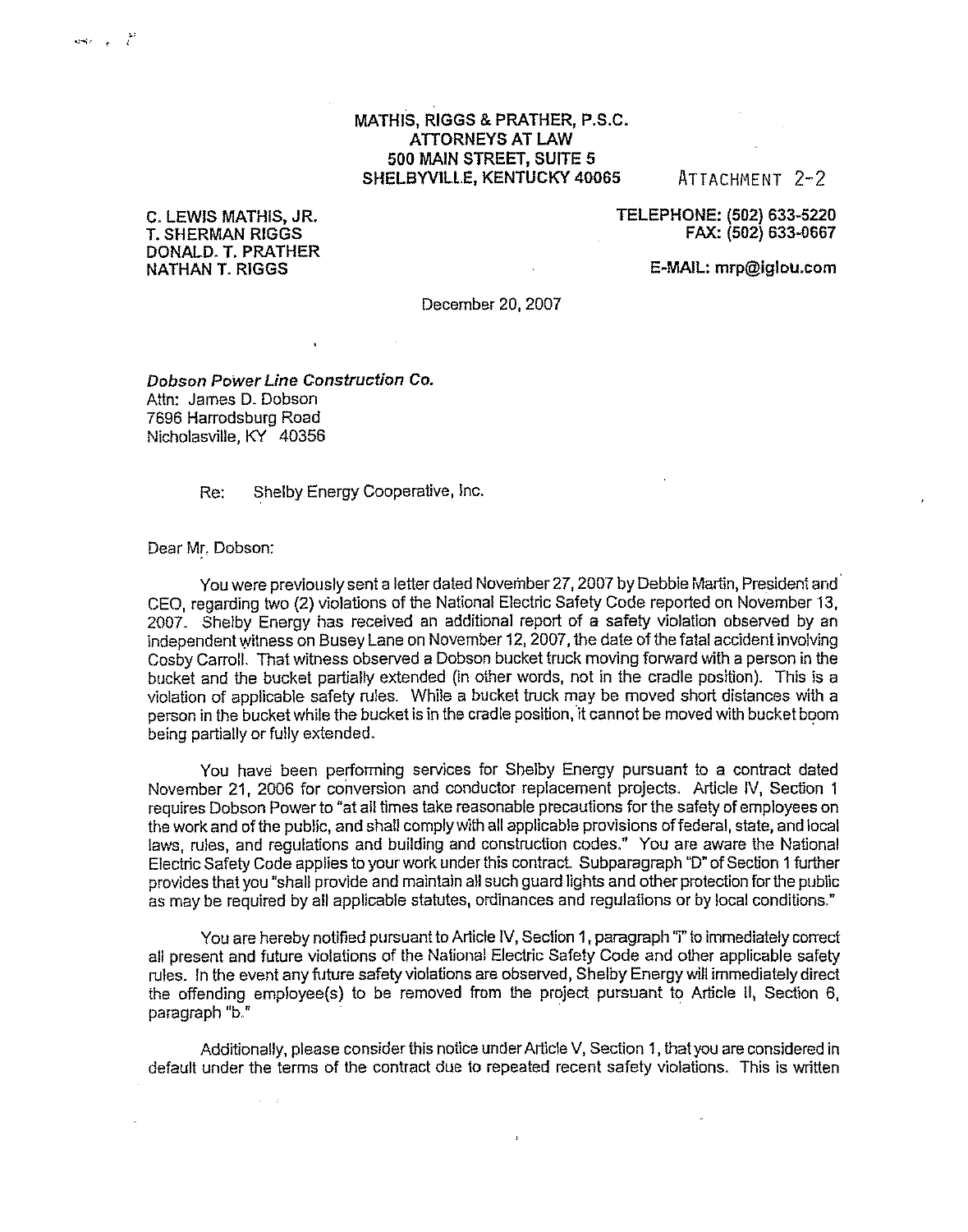$\mathbf{r}$  and  $\mathbf{r}$  and  $\mathbf{r}$ 

notice from Shelby Energy requtring Dobson Power Line Construction Co. to cause its employees to strictly comply with all safety rules and regulations in the future, including but not limited to the National Electric Safety Code. If any further significant violations of any safety regulations are observed, your services under the contract will be terminated twenty (20) days thereafter and Shelby Energy shall take over the construction of the project.

We regret to be forced to take these measures, but believe they are essential to the protection of your employees, the public, and Shelby Energy employees.

Yours truly,

MATHIS; RIGGS & PRATHER, P.S.C.

BY:

Donald T. Prather

 $\hat{\mathcal{A}}$ 

DTP/mew Cc: Debbie Marlin dtp/she/by energy/psc/carro///Dobson - letler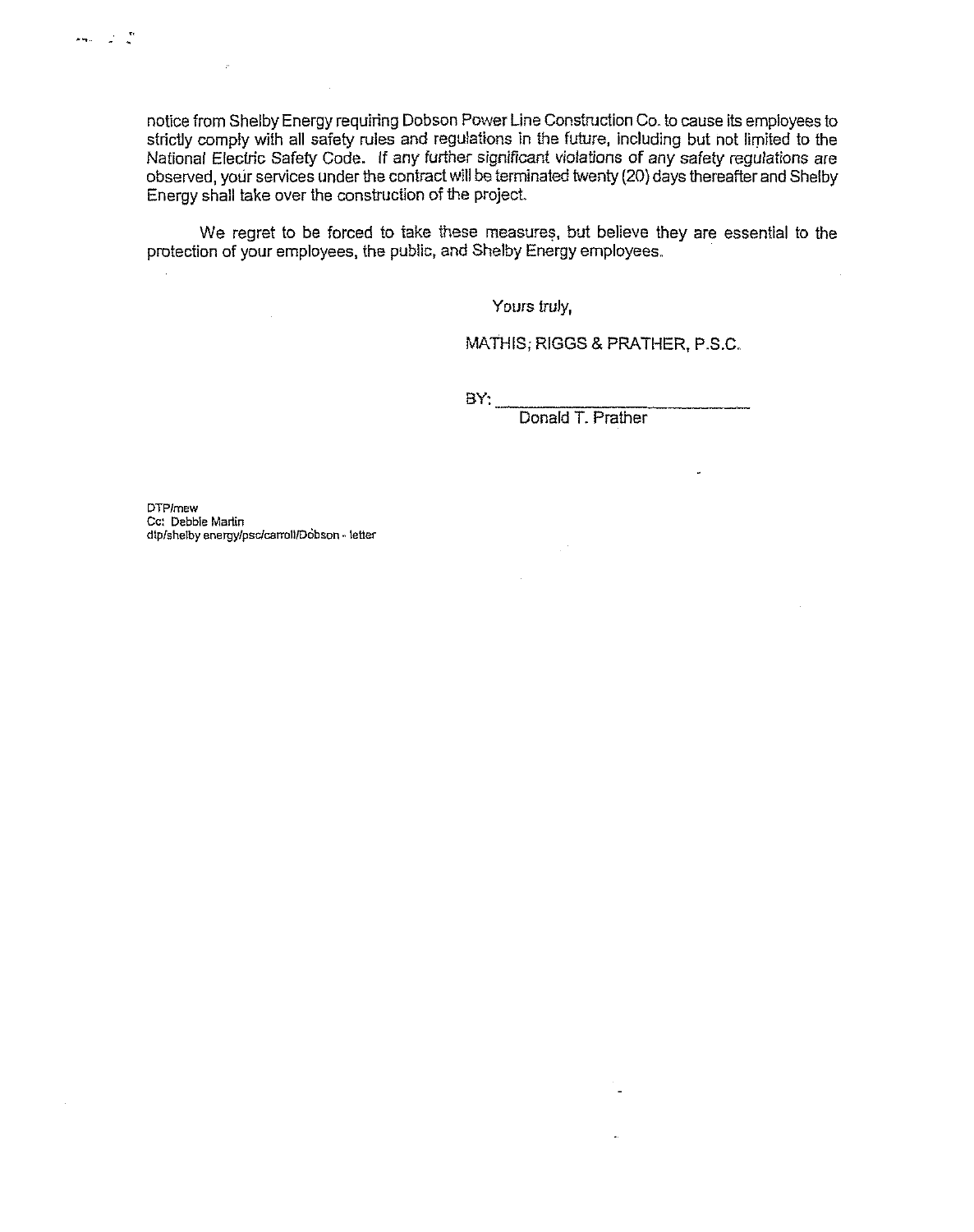# Dobson Power Line Construction Company, Inc. Certification of Compliance

I, James D. Dobson of Dobson Power Line Construction Company, Inc. (Dobson) do hereby certify that I have read, understand, and will comply with the additional actions listed below to be taken on the behalf of Shelby Energy Cooperative, Inc. (Shelby) to prevent potential reoccurrence of deficiencies as reported in the deficiency tracking report dated November 13, 2007 and issued by Jeff Moore of the Kentucky Public Service Commission.

- 1, Dobson personnel to undergo instruction and review of the National Electric Safety Code, particularly to the requirements relative to the work they perform on electric distribution systems and provide Shelby with evidence of compliance.
- $2<sub>1</sub>$ Dobson to supply and use equipment accepted by best industry practices to effectively bond new conductors installed during conductor stringing operations to the existing electric distribution system neutral. This was complied with on December 19, 2007.
- Dobson to review all work practices with employees, particularly relative to the  $\mathbf{3}$ . conductor stringing operation, and furthermore recommending that at all times during the conductor stringing operation that both the conductor pay-out (reel trailer) end and the conductor take-up (tensioner) end be manned and that additional employees as necessary be used throughout the ruling span of the "conductor pull" to observe the behavior of the new conductor being installed to assure that any problems or abnormal conditions are spotted and corrective action is initiated promptly. Constant communication between both "ends" of the operation and the intermediate "scouts" or observers will also be emphasized. Shelby's responsible person fot this will be David Martin, Manager of Operations.

Signature: <u>Nassau D. Dobran</u> Date: 02.20-08 James D. Dobson